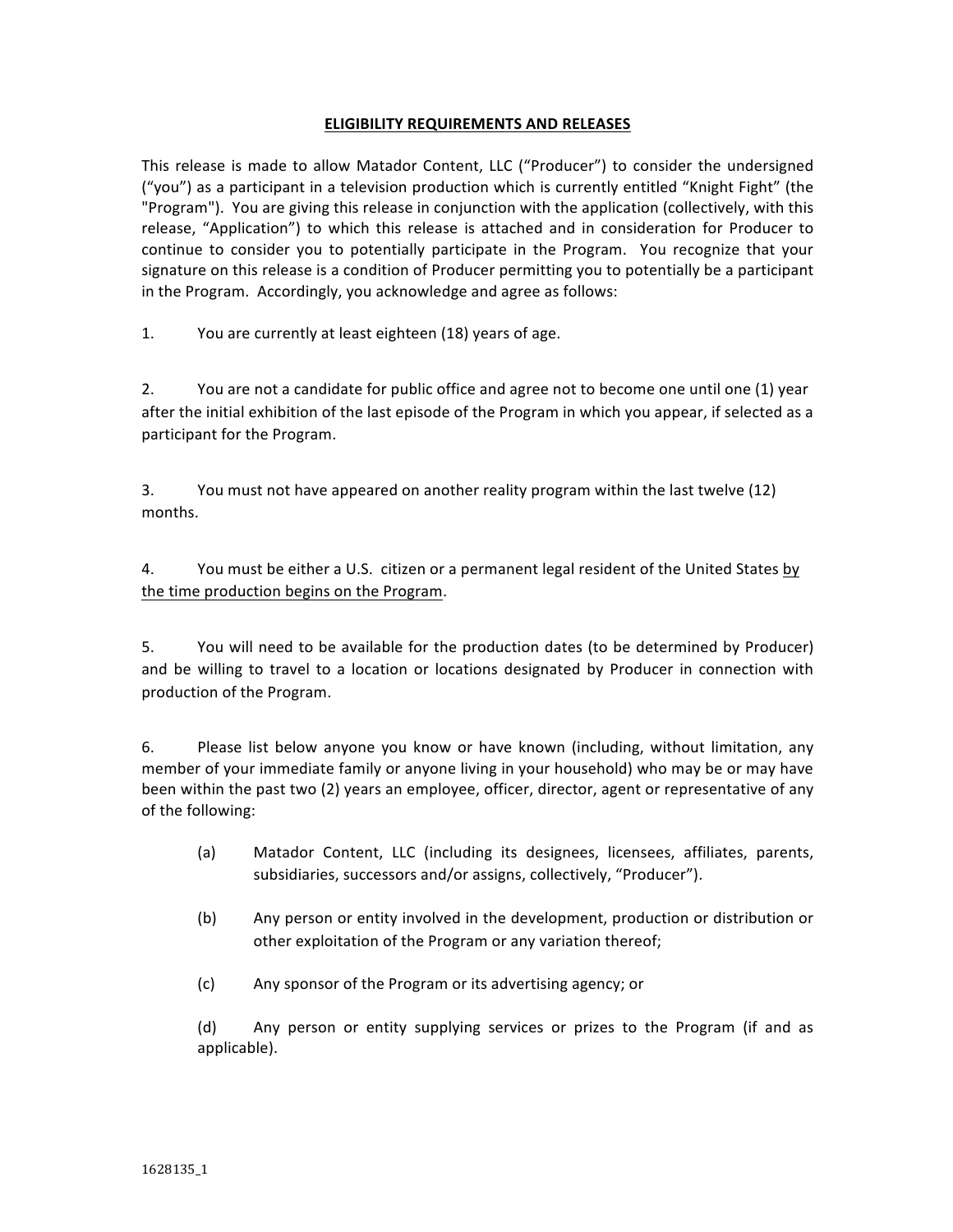Producer and/or the applicable network ("Network") reserve(s) the right to remove from the Program any person (including you and/or anyone who may appear with you on the Program) whom Producer and/or Network determine(s), in Producer's and/or Network's sole discretion, is sufficiently connected with the Program or any of the Releasees (as defined below) such that such person's participation in the Program could affect the integrity of the Program. Conversely, Producer and/or Network reserve(s) the right to allow any person to remain part of the Program who may have a connection with the Program or any of the Releasees if, in Producer's and/or Network's sole discretion, Producer and/or Network determine(s) that such person's involvement in the Program does not and will not affect the integrity of the Program. Such decisions shall be final and are not subject to challenge or appeal.

\_\_\_\_\_\_\_\_\_\_\_\_\_\_\_\_\_\_\_\_\_\_\_\_\_\_\_\_\_\_\_\_\_\_\_\_\_\_\_\_\_\_\_\_\_\_\_\_\_\_\_\_\_\_\_\_\_\_\_\_\_\_\_\_\_\_\_\_\_\_\_\_\_\_\_\_\_\_ \_\_\_\_\_\_\_\_\_\_\_\_\_\_\_\_\_\_\_\_\_\_\_\_\_\_\_\_\_\_\_\_\_\_\_\_\_\_\_\_\_\_\_\_\_\_\_\_\_\_\_\_\_\_\_\_\_\_\_\_\_\_\_\_\_\_\_\_\_\_\_\_\_\_\_\_\_\_

## **REPRESENTATIONS, WARRANTIES AND RELEASES:**

\_\_\_\_\_\_\_\_\_\_\_\_\_\_\_\_\_\_\_\_\_\_\_\_\_\_\_\_\_\_\_\_\_\_\_\_\_\_\_\_\_\_\_\_\_.

## You agree:

7. If you are selected as a potential participant for the Program, you shall execute waivers and release agreements, including, but not limited to, a background questionnaire, longer form applicant agreement and other agreement(s) and/or document(s) as required by Producer, Network and/or their respective licensees, successors or assigns. Any offer to become a participant in the Program may be conditioned upon your submission to a background check, psychological evaluation, and/or medical evaluation, in accordance with applicable laws.

8. You hereby give the following representations, warranties, acknowledgements, consents and releases:

(a) By signing below, you hereby represent, warrant, acknowledge, and agree that: (i) you have read and you meet and agree to be bound by the eligibility requirements set forth in this Application; (ii) you have completed this Application honestly and accurately; (iii) if any of the information in this Application is found to be false or incomplete, it will be grounds for dismissal from the participant selection process and/or from the Program (if selected); (iv) even if you meet the eligibility requirements, Producer has no obligation to interview you and/or select you as a participant; (v) you agree to keep strictly confidential all information about the Program that you acquire during the participant selection process and/or during your participation in the Program (if applicable); (vi) even if you are selected as a participant, Producer has no obligation to produce the Program and there is no obligation to exhibit the Program, even if produced; (viii) all decisions by Producer concerning selection of participants are final and not subject to challenge or appeal; and (ix) Producer has no obligation to return any Materials (as defined below) or any other material submitted by you as part of or otherwise in connection with the participant selection process (including without limitation, any Photographs and/or Video Submissions, as such terms are defined below) whether or not you are selected as a participant, and Producer may, but is in no way obligated to, use any such materials in the Program or in any other manner.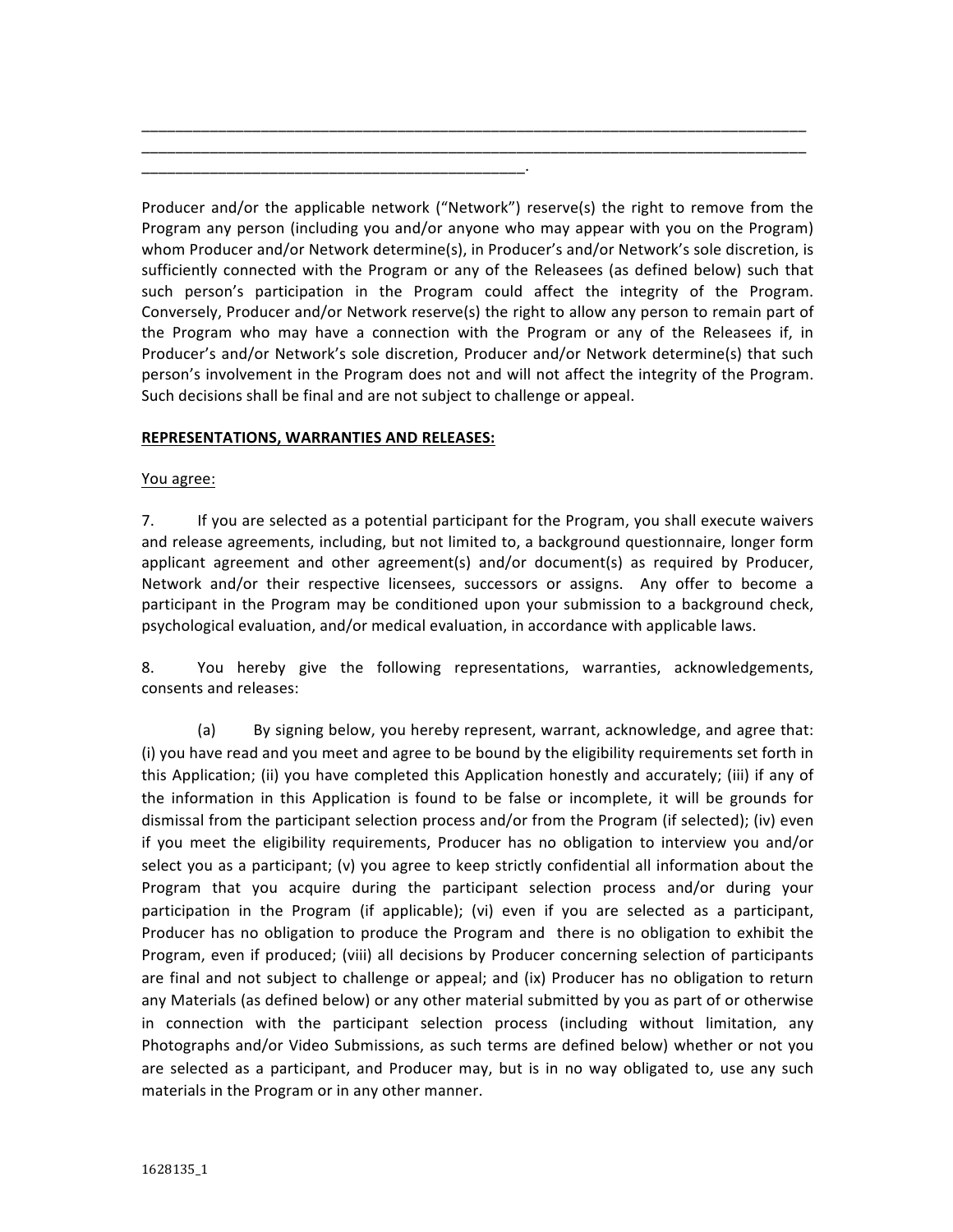(b) By signing below and submitting the Application, you hereby consent to the recording, use and reuse by Producer, Network, their respective licensees, successors or assigns and each of their respective licensees, successors, assignees, parents, related companies, subsidiaries (whether or not wholly-owned), affiliates, divisions, and the past, present and future officers, directors, agents, representatives, employees, successors and assigns of each of the foregoing, jointly and individually (hereinafter collectively referred to as "Releasees"), of your name, voice, actions, likeness (actual or simulated), sobriquet, appearance, biological and biographical information, and any information contained in, derived from or obtained in connection with the Application (collectively, "Likeness"), as well as any audio-visual recordings and/or photographs of you taken during the participant selection process and any materials submitted by you (or that you may submit), including, but not limited to, photograph(s) (each a "Photograph") and/or video(s) submitted by you or otherwise in connection with the Application (each, a "Video Submission"; and, collectively, with the Photographs and/or Video Submissions and/or any materials submitted by you, "Materials") in connection with the Application, the participant selection process, and the Program, as edited, altered, or modified by the Releasees, in any and all media, whether now known or hereafter devised, throughout the universe, in perpetuity, including, without limitation, in and in connection with the development, production, distribution and/or exploitation of the Program and/or any other production, and the advertising, promotion, publicity, marketing, and merchandising thereof, without any compensation whatsoever. You agree that the Releasees may use all or any part of your Likeness and/or the Materials, including in any and all promotions, marketing, advertising or publicity, and may alter or modify such Likeness and/or the Materials regardless of whether or not you are recognizable. By signing below and submitting the Application, you warrant and represent that everyone appearing in any Photograph(s) and/or Video Submission(s) and anyone who may have taken such Photograph(s) and/or shot such Video Submission(s) agrees that such Photograph(s) and/or Video Submission(s) may be used, as edited, altered, or modified by the Releasees, in any and all media, whether now known or hereafter devised, throughout the universe, in perpetuity, including, without limitation, in and in connection with the development, production, distribution and/or exploitation of the Program and/or any other production, and the advertising, promotion, publicity, marketing, and merchandising thereof, without any compensation whatsoever. You further warrant and represent that you have all rights, licenses, permissions and consents necessary to submit the Materials and to grant all of the rights that you have granted to Producer herein, and that you have obtained written permission when taking any Photograph(s) and/or recording each and every part of the Video Submission(s) on private property not owned or controlled by you, where such permission is required. You further agree that Releasees exclusively own all right, title, and interest (including, without limitation, all copyrights and extensions and renewals thereof) in and to any such Materials. Without in any way limiting the foregoing, if you perform or include any music (other than music supplied to you by Producer) in connection with your application or the Program, you represent and warrant that you own all rights to such music ("Music"), including, without limitation, the copyright and all renewals and extensions thereof, and you grant Producer the right to record, reproduce and publicly perform the Music in and in connection with the Program or any other work. Without in any way limiting the waivers and releases set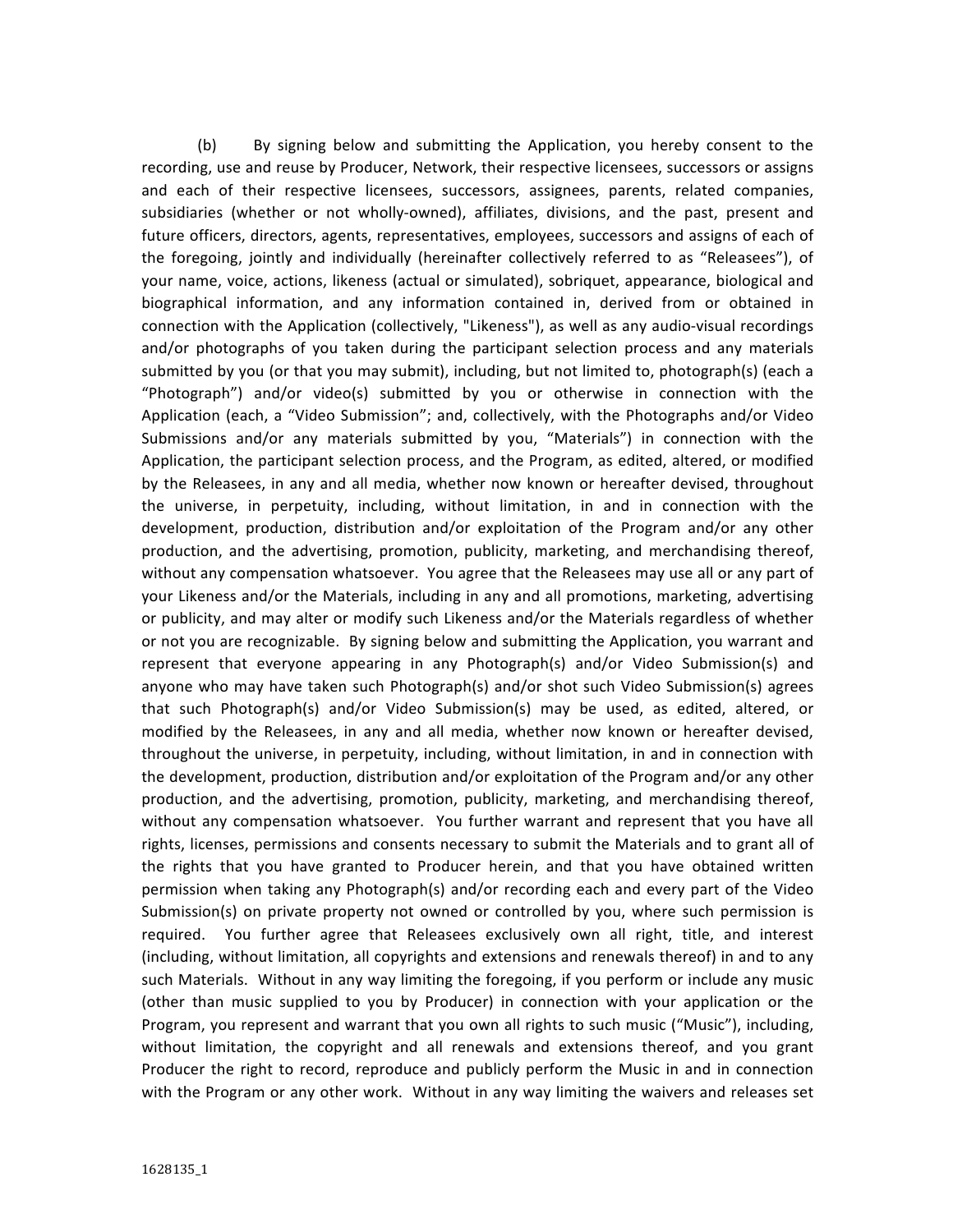forth herein, you waive any claims to royalties of any kind, whether accruing now or in the future, from Producer or its licensees, successors or assigns for the use of the Music, including, without limitation, any applicable copyright, public performance, mechanical and synchronization royalties. You grant the rights hereunder whether or not you are selected as a participant in the Program. You hereby release Releasees from any and all liability arising out of their recording or use of your Likeness, the Materials and/or the Music and any and all claims, actions, damages, liabilities, losses, costs and expenses (including, without limitation, attorneys' fees) in any way arising out of or resulting from the recording or use of your Likeness, the Materials (including, without limitation, in connection with the activities performed in the Materials) and/or the Music. You agree not to make any claim against any of the Releasees as a result of the recording and/or use of your Likeness, the Materials and/or the Music (including, without limitation, any claim that such use defames you or invades any right of privacy and/or publicity). You understand that you will not be paid any money for giving Releasees these rights or for signing the Application.

(c) You agree to defend, indemnify and hold harmless each of the Releasees from and against any and all claims, actions, damages, liabilities, losses, costs and expenses (including, without limitation, attorneys' fees) that in any way arise out of or result from your breach of any representations, warranties, or covenants made by you in this Application.

(d) You agree to take any further action, in writing (including, without limitation, execution of affidavits and/or other documents), requested by Producer to effect, perfect or confirm Producer's or its licensees, successors or assigns rights in the Materials, your Likeness and/or the Music, including, without limitation, the rights to use, modify, reproduce, publish, perform, display, distribute, make derivative works of and otherwise commercially and noncommercially exploit the Materials, your Likeness and/or the Music in perpetuity and throughout the universe, in any manner or medium, whether now existing or hereafter developed, without separate compensation to you or any other person or entity.

(e) You understand that the participant selection process will involve subjective decisions made by certain individuals selected by Producer or its licensees, successors or assigns, in their sole discretion. You understand and agree that all participant selection and elimination decisions shall be final and binding on you in all respects, and shall not be subject to challenge or appeal by you, your heirs, successors, licensees, or assigns.

(f) You represent and warrant you are in excellent physical, emotional, psychological, and mental health and are capable of and consent to performing any activities that might be required of a potential participant of the Program (even though you may not know now precisely what those activities may entail), which may involve strenuous physical activities, embarrassing and/or unflattering activities and/or scenarios, shocking and frightening events, and emotionally difficult scenarios. You are solely responsible for determining whether you are capable of participating in the application process and/or the Program and in the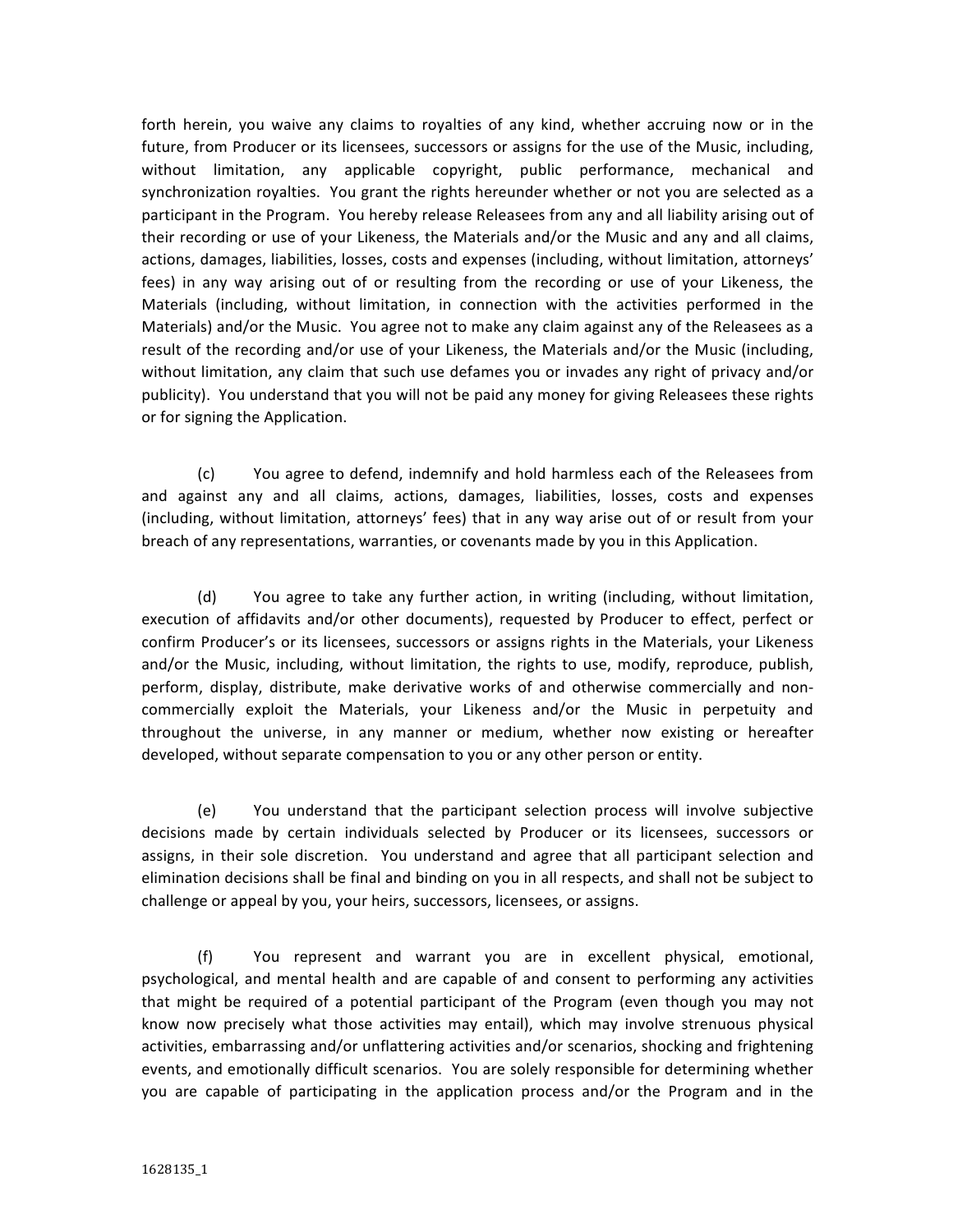activities in connection with the application process and/or the Program and that while conduct, statements or any other occurrences in connection with the application process and/or the Program may otherwise constitute an actionable tort or other claims or causes of action, you have freely consented to such conduct and assume the risks thereof, and agree that such claims or causes of action are included in those that are released as set forth below. You shall notify Producer prior to participating in the application process and/or the Program of any overall physical, emotional, psychological or mental condition that might affect you or any other people involved in the application process and/or the Program. Moreover, you shall notify Producer immediately if, at any time, you have any concern about participating in any application process and/or Program activity. YOU ACKNOWLEDGE THAT NO REPRESENTATIONS OR WARRANTIES OF ANY KIND WHATSOEVER HAVE BEEN MADE TO YOU BY PRODUCER REGARDING YOUR QUALIFICATIONS OR ABILITY TO PARTICIPATE IN THE PROGRAM, THE QUALIFICATIONS OF OTHERS PARTICIPATING IN THE PROGRAM OR THE ABILITY OF OTHERS TO PARTICIPATE IN THE PROGRAM.

 $(g)$  By signing below and submitting the Application, you hereby release the Releasees and any and all entities, including without limitation, television stations or channels, cable networks, or satellite networks, websites and digital and mobile platforms that exhibits the Program, the Materials, your Likeness and/or the Music, the other participants in the Program, the advertisers and each of and their respective agencies connected with any program in which the Materials, your Likeness and/or the Music appear (including, without limitation, the Program), each of their respective parent, subsidiary and affiliated companies, all other persons and entities connected with the Program, and the respective officers, directors, agents, representatives, employees, successors, assignees, and licensees of each of the foregoing from any and all claims, actions, damages, liabilities, losses, costs and expenses of any kind (including, without limitation, attorneys' fees) arising out of, resulting from, or by reason of, your participation in or in connection with the Program or the use of Materials, your Likeness and/or the Music, including, without limitation, your participation in the participant selection process of the Program, any travel for or in connection with the Program, including, without limitation, any travel to a foreign country, any exploitation of the Program or your appearance on the Program or in the Materials and/or the Music, the failure by Producer to select you as a participant, the cancellation of the Program, or the exercise by Producer of any rights granted by you with respect to the Program or the Materials, your Likeness and/or the Music, on any legal theory whatsoever (including, but not limited to, personal injury, rights of privacy and publicity, false light, and defamation) (the "Released Claims"). The Released Claims specifically include, without limitation, any and all claims, actions, damages, liabilities, losses, costs and expenses (including, without limitation, attorneys' fees) of any kind resulting from the actions of another participant or any other third party at any time.

(h) You hereby authorize Producer to investigate, access and collect information about you, about any of the statements made by you in the Application, any supporting documents and any other document that you submit, have signed or do sign in connection with your application to be selected as a participant in the Program, or any other written or oral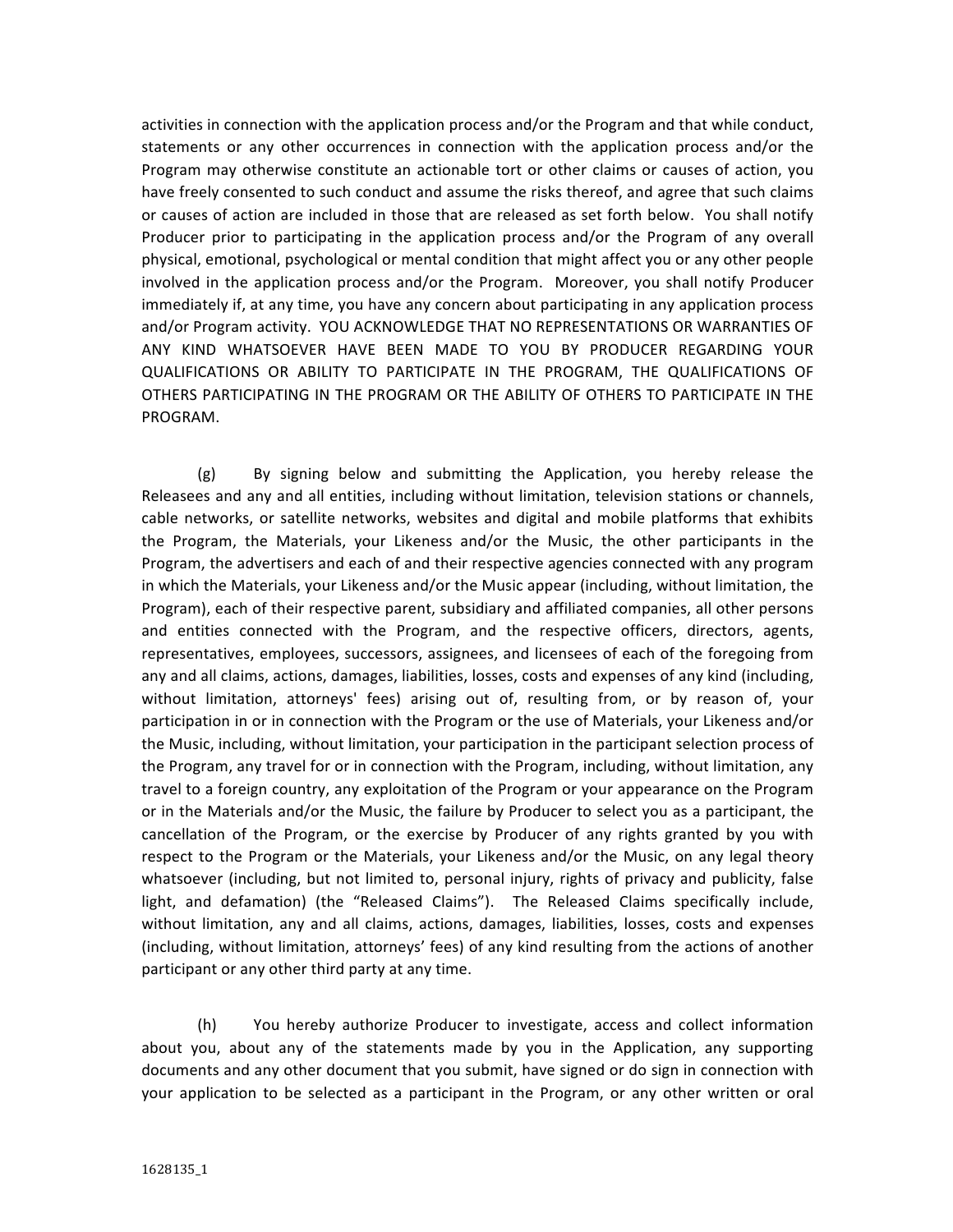statements you make in connection therewith. Without limiting the foregoing, you irrevocably authorize Producer to secure information about your experiences from your current and former employers, associates, friends, family members, educational institutions, government agencies, credit reporting agencies, any branch of the military and any references you have provided, and you irrevocably authorize such parties to provide information concerning you. You hereby unconditionally and irrevocably release and forever discharge all such parties and persons, as well as the Releasees, from any and all claims, actions, damages, liabilities, losses, costs and expenses (including, without limitation, attorneys' fees) arising out of or in connection with any such investigation. You specifically authorize the investigation of your employment records, medical records, and government records, including, but not limited to, your motor vehicle records, criminal records, civil records, military records, credit and/or consumer report(s). You acknowledge and agree that any such information obtained by Producer pursuant to this paragraph or otherwise may be used for purposes of selecting participants for the Program, and may be described or otherwise relayed in and in connection with the Program, any another program, and/or any advertising, promotion or publicity therefor.

(i) You hereby authorize Producer and any person or entity designated by Producer to conduct psychological and physical examinations of you as required by Producer, in Producer's sole discretion to the maximum extent permitted by law. You further authorize the individuals conducting such examinations of you to disclose to Producer and their representatives all information about you obtained in connection with such examinations, and authorize Producer to utilize such information in selecting participants for the Program. Additionally or in the alternative (in Producer's sole discretion), you will provide Producer with certification from your personal physician stating that you are physically fit and have no medical condition that would prevent you from participating in the Program, and that engaging in the Program would not endanger your health in any way or give rise to any medical condition or exacerbate any medical condition you may have.

(j) Whether or not you are selected to be a participant on the Program, you shall keep in strictest confidence and shall not disclose to any other applicant, participant or other third party at any time (i.e., prior to, during, or after the taping or exhibition of any episode of the Program) any information or materials of any kind, including without limitation, any information or materials concerning or relating to Producer or its licensees, successors or assigns, the business of Producer, any program produced by Producer and/or exhibited Producer's licensees, successors or assigns, including, without limitation, any information concerning or relating to the Program, the Program's applicants, the participants, the location(s) of the Program, the events contained in the Program, and/or the outcome of any contest in or episode of the Program, that you read, hear or otherwise acquire or learn in connection with or as a result of your applying to be a participant on the Program or (if you are selected to be a participant) as the result of your experiences as a participant on the Program (collectively, the "Confidential Information"). You acknowledge and agree that the Confidential Information are confidential and the exclusive property of Producer or its licensees, successors or assigns. At no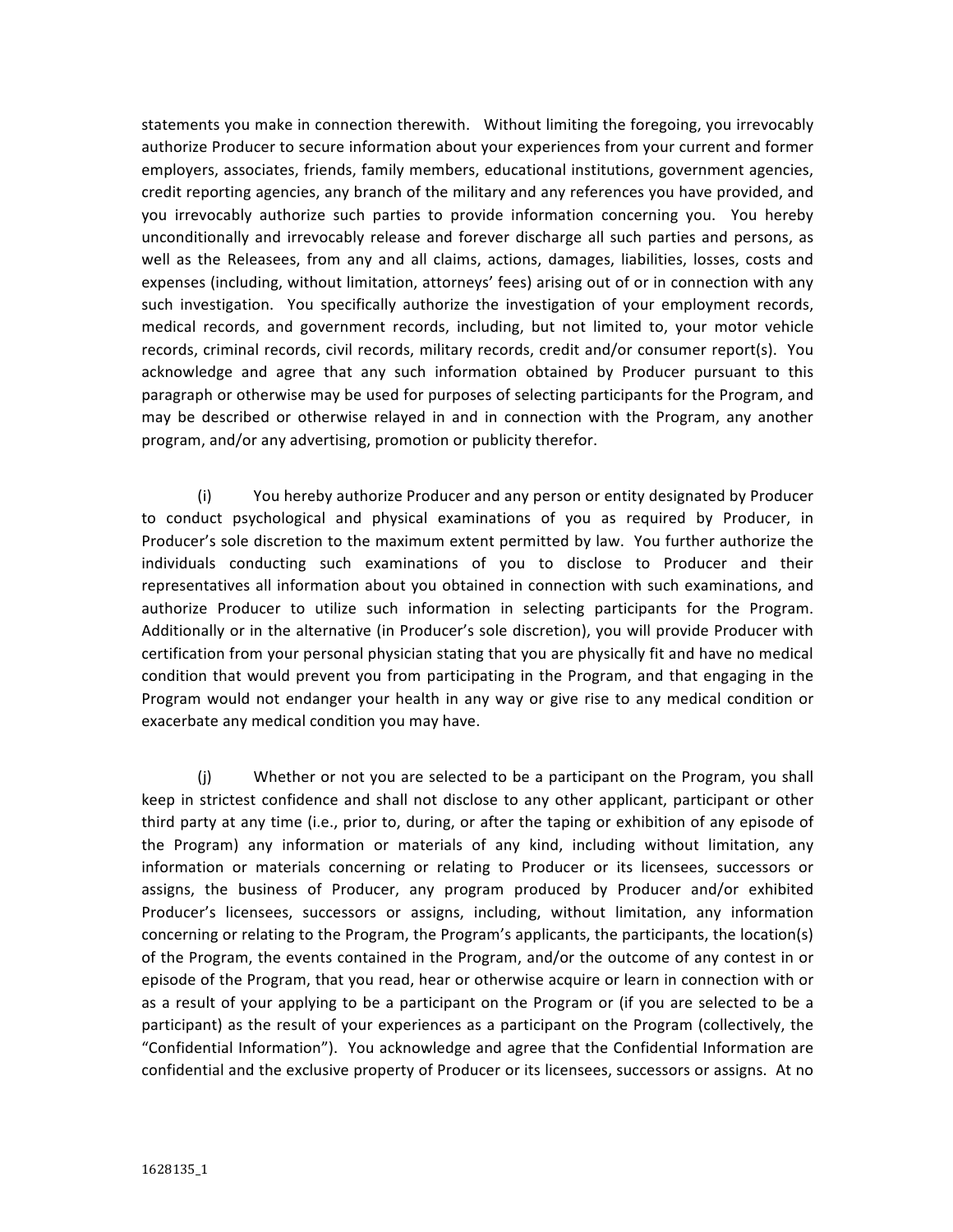time will you ever, directly or indirectly, divulge in any manner or use or permit others to use any of the Confidential Information.

9. As used herein, "Producer" shall include Matador Content, LLC, its parent, subsidiaries, affililiates, licensees, successors, and assigns, and each of their respective officers, directors, shareholders, employees, agents, and representatives. You agree that Producer may license, assign, and otherwise transfer the Application and all rights granted by you hereunder to any person or entity. The illegality, invalidity or unenforceability of any provision of this application shall in no way affect the validity or enforceability of any of the remainder of this application, which shall be enforced to the maximum extent permitted by law.

10. MEDIATION & ARBITRATION. The parties agree that if any controversy or claim arising out of or relating to this Application cannot be settled through direct discussions, they shall endeavor first to settle the controversy or claim by a mediation administered by JAMS under its applicable rules. IF THE DISPUTE IS NOT OTHERWISE RESOLVED THROUGH DIRECT DISCUSSIONS OR MEDIATION, THE PARTIES AGREE THAT THE CONTROVERSY OR CLAIM, INCLUDING THE SCOPE OR APPLICABILITY OF THIS AGREEMENT TO ARBITRATE, SHALL THEN BE RESOLVED BY FINAL AND BINDING CONFIDENTIAL ARBITRATION ADMINISTERED BY JAMS IN ACCORDANCE WITH ITS STREAMLINED ARBITRATION RULES AND PROCEDURES OR SUBSEQUENT VERSIONS THEREOF, INCLUDING ITS OPTIONAL APPEAL PROCEDURE (THE "JAMS RULES", AVAILABLE AT WWW.JAMSADR.COM, INCLUDING, WITHOUT LIMITATION, THE RULE PROVIDING THAT EACH PARTY SHALL PAY PRO RATA ITS SHARE OF JAMS FEES AND EXPENSES, AND THE RULES PROVIDING FOR LIMITED DISCOVERY AND OTHER EXCHANGE OF INFORMATION). THE JAMS RULES FOR SELECTION OF AN ARBITRATOR SHALL BE FOLLOWED, EXCEPT THAT THE ARBITRATOR SHALL BE AN ARBITRATOR EXPERIENCED IN THE ENTERTAINMENT INDUSTRY AND LICENSED TO PRACTICE LAW IN CALIFORNIA OR A RETIRED JUDGE. ALL PROCEEDINGS BROUGHT PURSUANT TO THIS PARAGRAPH WILL BE CONDUCTED IN THE COUNTY OF LOS ANGELES. THE PARTIES AGREE THAT THE REMEDY FOR ANY CLAIM BROUGHT PURSUANT TO THIS APPLICATION SHALL BE LIMITED TO ACTUAL DAMAGES, AND IN NO EVENT SHALL ANY PARTY BE ENTITLED TO RECOVER PUNITIVE OR EXEMPLARY DAMAGES OR TO RESCIND THIS APPLICATION OR SEEK INJUNCTIVE OR ANY OTHER EQUITABLE RELIEF. NOTWITHSTANDING THE FOREGOING, YOU RECOGNIZE THAT GIVEN THE UNIQUE NATURE OF THE PROGRAM AND THE COMMERCIAL REALITIES OF THE ENTERTAINMENT INDUSTRY, WHICH RELY UPON CONFIDENTIALITY AND INTELLECTUAL PROPERTY RIGHTS, ANY ACTUAL OR ANTICIPATED BREACH OF YOUR CONFIDENTIALITY OBLIGATIONS PURSUANT TO THIS APPLICATION, OR ANY INFRINGEMENT BY YOU OF PRODUCER'S AND/OR ITS LICENSEES, SUCCESSORS OR ASSIGNS INTELLECTUAL PROPERTY RIGHTS, WOULD CAUSE PRODUCER AND/OR ITS LICENSEES, SUCCESSORS OR ASSIGNS IRREPARABLE INJURY AND DAMAGE THAT CANNOT BE REASONABLY OR ADEQUATELY COMPENSATED BY MONEY AND, THEREFORE, YOU AGREE THAT PRODUCER AND/OR ITS LICENSEES, SUCCESSORS OR ASSIGNS SHALL BE ENTITLED TO SEEK AND OBTAIN INJUNCTIVE AND OTHER EQUITABLE RELIEF FROM A COURT OF COMPETENT JURISDICTION FOR ANY SUCH BREACH OR INFRINGEMENT.

11. This Application shall be interpreted under the internal, substantive laws of the State of California without regard to the conflicts of law provisions thereof. To the extent that the arbitration provisions of this Application are not enforced or court proceedings are otherwise required, commenced or maintained, the parties submit to the *in personam* jurisdiction of the